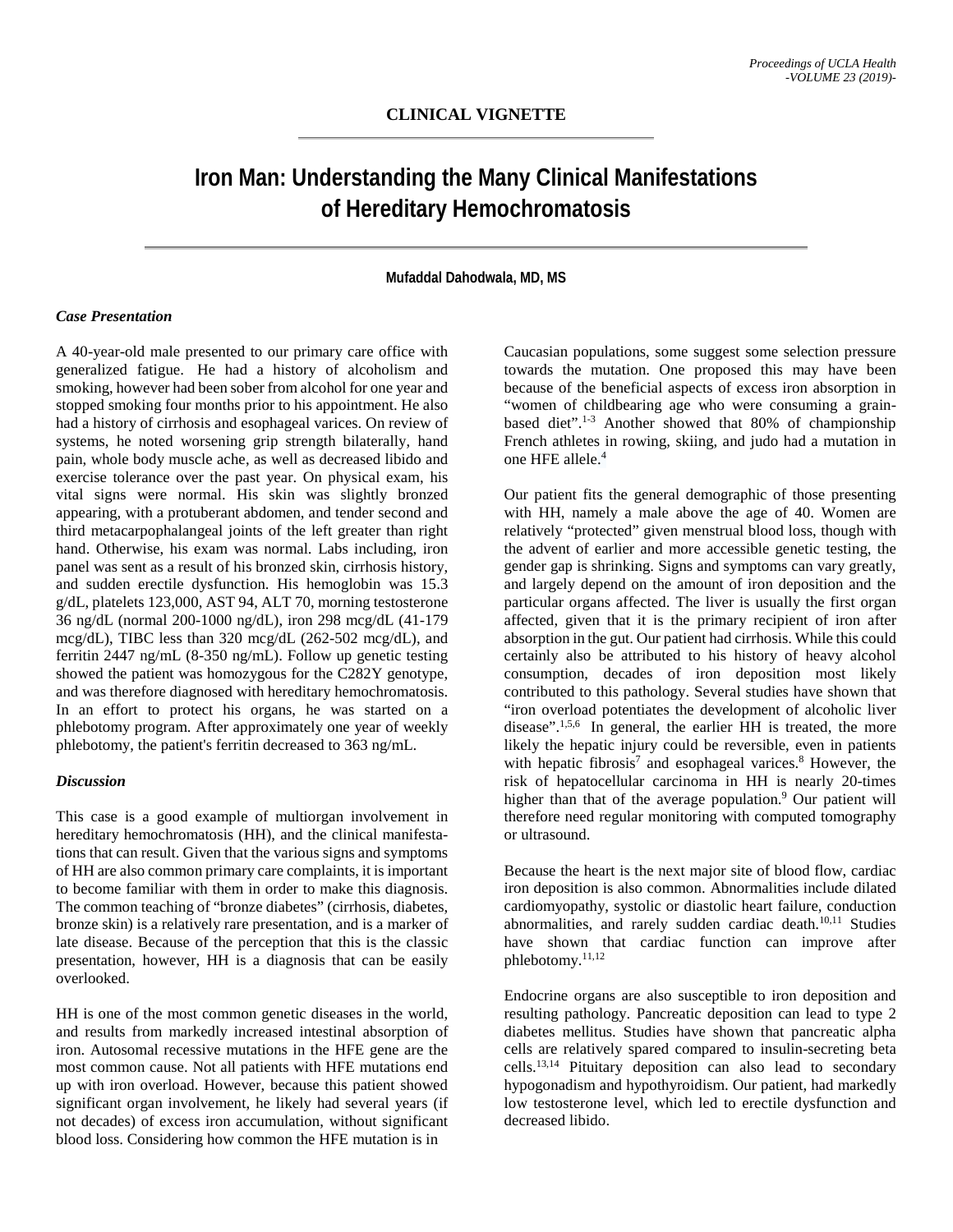Finally, iron deposition in the joints and skin can lead to arthropathy and bronze appearing skin. The hands are a common location for arthritic complications, specifically the second and third metacarpophalangeal joints). In a study of 199 patients with hemochromatosis and iron overload, 72.4% reported joint pain. If there was reported joint pain, it preceded the diagnosis of HH by a mean  $9.0 +/- 10.7$  years, which is not entirely surprising given how common joint pain is. <sup>15</sup> Unlike hepatic, cardiac, and endocrine involvment, joint pain does not usually appreciably improve with chelation therapy.<sup>16</sup>

Treatment is based on weekly phlebotomy, and is generally done for those patients with serum ferritin >1000 mg/mL or evidence of tissue injury. Lab monitoring includes CBC and serum ferritin every three months. Some guidelines, including the 2011 Guideline from the American Association for the Study of Liver Diseases, a 2010 Guideline from the European Association for the Study of the Liver, and many hepatologists use a target ferritin level in the normal range as a marker of treatment success. 17,18 Periodic maintenance phlebotomy may be needed.

Following completion of phlebotomy therapy, alcohol should be limited to a maximum of 1-2 drinks per day. There are no data on need to restrict iron-rich foods, such as red meat. However, patients should be advised to be vigilant about iron containing vitamins. Patients with HH are also more susceptible to infections with siderophlic organisms (*Listeria monocytogenes, Yersenia enterocolitica, Vibrio vulnificus*), it is also advisable to avoid uncooked seafood.

### **REFERENCES**

- 1. **Schrier S, Bacon B**. Clinical manifestations and diagnosis of hereditary hemochromatosis. Post TW, ed. *UpToDate*. Waltham, MA: UpToDate Inc. http://www.uptodate.com (Accessed on June 11, 2019.)
- 2. **Hollerer I, Bachmann A, Muckenthaler MU**. Pathophysiologic consequences and benefits of HFE mutations: 20 years of research. *Haematologica*. 2017 May;102(5):809-817. doi: 10.3324/haematol.2016. 160432. Epub 2017 Mar 9. Review. PubMed PMID: 28280078; PubMed Central PMCID: PMC5477599.
- 3. **Distante S, Robson KJ, Graham-Campbell J, Arnaiz-Villena A, Brissot P, Worwood M**. The origin and spread of the HFE-C282Y haemochromatosis mutation. *Hum Genet*. 2004 Sep;115(4):269-79. PubMed PMID: 15290237.
- 4. **Hermine O, Dine G, Genty V, Marquet LA, Fumagalli G, Tafflet M, Guillem F, Van Lierde F, Rousseaux-Blanchi MP, Palierne C, Lapostolle JC, Cervetti JP, Frey A, Jouven X, Noirez P, Toussaint JF**. Eighty percent of French sport winners in Olympic, World and Europeans competitions have mutations in the hemochromatosis HFE gene. *Biochimie*. 2015 Dec;119:1- 5. doi: 10.1016/j.biochi.2015.09.028. Epub 2015 Sep 28. PubMed PMID: 26416567.
- 5. **Wood MJ, Powell LW, Dixon JL, Ramm GA**. Clinical

cofactors and hepatic fibrosis in hereditary hemochromatosis: the role of diabetes mellitus. *Hepatology*. 2012 Sep;56(3):904-11. doi: 10.1002/hep. 25720. Epub 2012 Jun 19. PubMed PMID: 22422567.

- 6. **Irving MG, Halliday JW, Powell LW**. Association between alcoholism and increased hepatic iron stores. *Alcohol Clin Exp Res*. 1988 Feb;12(1):7-13. Review. PubMed PMID: 3279862.
- 7. **Falize L, Guillygomarc'h A, Perrin M, Lainé F, Guyader D, Brissot P, Turlin B, Deugnier Y**. Reversibility of hepatic fibrosis in treated genetic hemochromatosis: a study of 36 cases. *Hepatology*. 2006 Aug;44(2):472-7. PubMed PMID: 16871557.
- 8. **Fracanzani AL, Fargion S, Romano R, Conte D, Piperno A, D'Alba R, Mandelli C, Fraquelli M, Pacchetti S, Braga M, et al**. Portal hypertension and iron depletion in patients with genetic hemochromatosis. *Hepatology*. 1995 Oct;22(4 Pt 1):1127-31. PubMed PMID: 7557861.
- 9. **Fletcher LM, Dixon JL, Purdie DM, Powell LW, Crawford DH**. Excess alcohol greatly increases the prevalence of cirrhosis in hereditary hemochromatosis. *Gastroenterology*. 2002 Feb;122(2):281-9. PubMed PMID: 11832443.
- 10. **Crownover BK, Covey CJ**. Hereditary hemochromatosis. *Am Fam Physician*. 2013 Feb 1;87(3):183-90. Review. PubMed PMID: 23418762.
- 11. **Rahko PS, Salerni R, Uretsky BF**. Successful reversal by chelation therapy of congestive cardiomyopathy due to iron overload. *J Am Coll Cardiol*. 1986 Aug;8(2):436-40. PubMed PMID: 3734266.
- 12. **Rivers J, Garrahy P, Robinson W, Murphy A**. Reversible cardiac dysfunction in hemochromatosis. *Am Heart J*. 1987 Jan;113(1):216-7. PubMed PMID: 3799437.
- 13. **Utzschneider KM, Kowdley KV**. Hereditary hemochromatosis and diabetes mellitus: implications for clinical practice. *Nat Rev Endocrinol*. 2010 Jan;6(1):26-33. doi: 10.1038/nrendo.2009.241. Review. PubMed PMID: 20010968.
- 14. **Nelson RL, Baldus WP, Rubenstein AH, Go VL, Service FJ**. Pancreatic alpha-cell function in diabetic hemochromatotic subjects. *J Clin Endocrinol Metab*. 1979 Sep;49(3):412-6. PubMed PMID: 381322.
- 15. **Sahinbegovic E, Dallos T, Aigner E, Axmann R, Manger B, Englbrecht M, Schöniger-Hekele M, Karonitsch T, Stamm T, Farkas M, Karger T, Stölzel U, Keysser G, Datz C, Schett G, Zwerina J**. Musculoskeletal disease burden of hereditary hemochromatosis. *Arthritis Rheum*. 2010 Dec;62(12):3792-8. doi: 10.1002/art.27712. PubMed PMID: 20722017.
- 16. **Smith LH Jr**. Overview of hemochromatosis. *West J Med*. 1990 Sep;153(3):296-308. Review. PubMed PMID: 2219895; PubMed Central PMCID: PMC1002534.
- 17. **Bacon BR, Adams PC, Kowdley KV, Powell LW, Tavill AS; American Association for the Study of Liver Diseases**. Diagnosis and management of hemochromatosis: 2011 practice guideline by the American Association for the Study of Liver Diseases. *Hepatology*. 2011